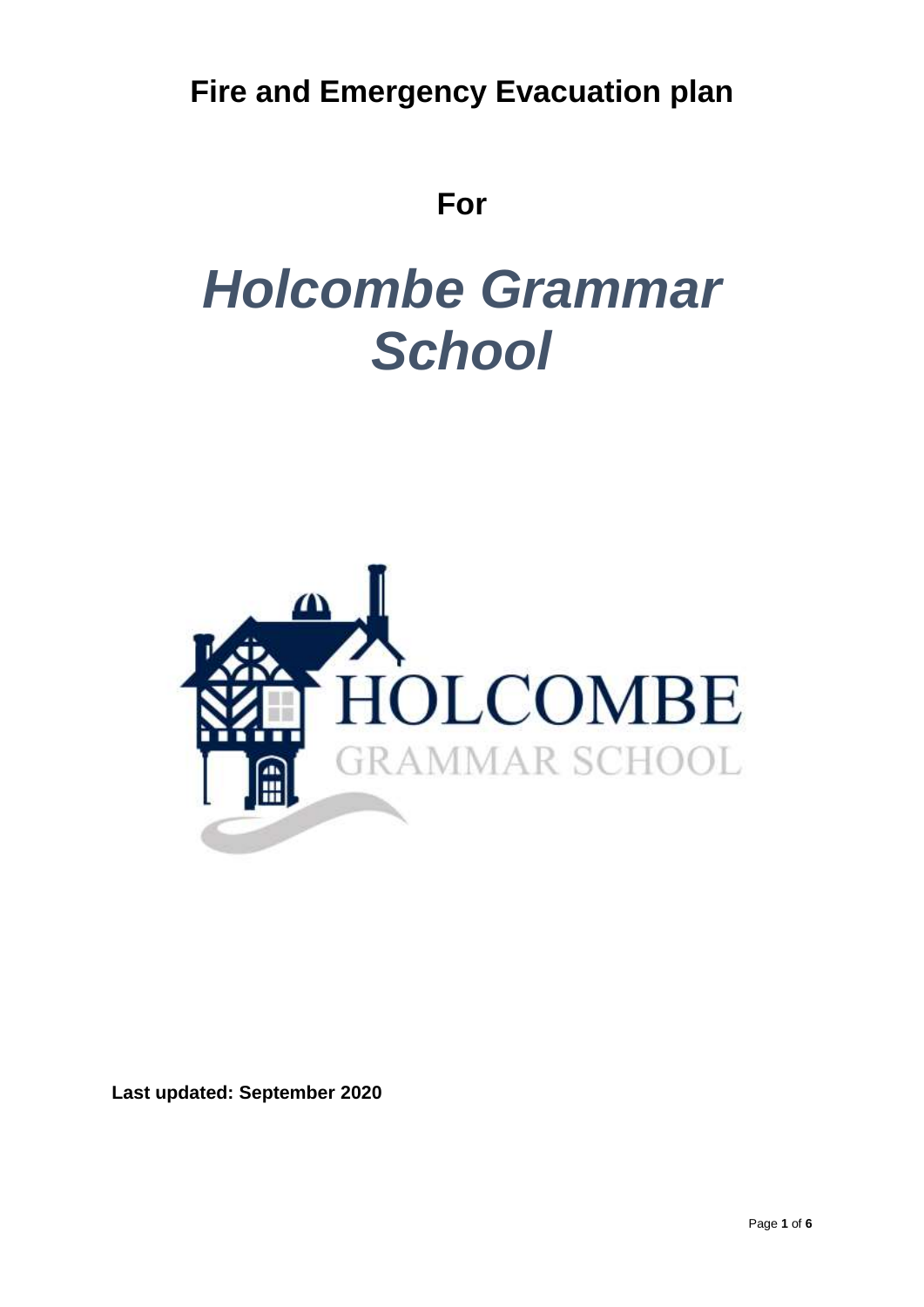# **Emergency instructions**

Please make sure that you read and understand the fire evacuation plan and procedures stated in this document.

| $\mathbf{1}$   | How will people be warned if there is a fire                                                                                                                                                                                                                                                                                                                                                                                                                                                                          |
|----------------|-----------------------------------------------------------------------------------------------------------------------------------------------------------------------------------------------------------------------------------------------------------------------------------------------------------------------------------------------------------------------------------------------------------------------------------------------------------------------------------------------------------------------|
|                | The fire alarm system will sound on operation of the manually operated alarm call-point<br>or activation of a smoke detector                                                                                                                                                                                                                                                                                                                                                                                          |
|                | The fire alarm is a continuous siren. A fire alarm test is carried out every Monday<br>between 6.15pm and 6.30pm. If you hear the fire alarm at any other time, or for more<br>than 60 seconds, evacuate the building immediately.                                                                                                                                                                                                                                                                                    |
| $\overline{2}$ | The action staff should take if they discover a fire:                                                                                                                                                                                                                                                                                                                                                                                                                                                                 |
|                | Immediately activate the nearest alarm call-point and leave the building by the nearest<br>exit and assemble at the assembly point - Front School Field.                                                                                                                                                                                                                                                                                                                                                              |
|                | <b>DO NOT</b> attempt to fight the fire in any way unless you have been trained to do so and<br>feel safe.                                                                                                                                                                                                                                                                                                                                                                                                            |
| 3.             | Fire fighting equipment provided:                                                                                                                                                                                                                                                                                                                                                                                                                                                                                     |
|                | Fire extinguishers are located in circulation areas and near fire exit doors.                                                                                                                                                                                                                                                                                                                                                                                                                                         |
|                | DO NOT use the fire extinguisher unless you are trained and feel safe to do so.                                                                                                                                                                                                                                                                                                                                                                                                                                       |
| 4.             | The action staff should take if they hear the fire alarm                                                                                                                                                                                                                                                                                                                                                                                                                                                              |
|                | All staff should evacuate the building and proceed to the assembly point - Front<br><b>School Field (See Addendum for new areas of line up/congregation)</b>                                                                                                                                                                                                                                                                                                                                                          |
|                | If teaching a class at the time, the teacher should supervise a calm evacuation:<br>Students should leave coats / bags etc in the room and evacuate as quickly as<br>possible<br>Staff should ensure all students leave the classroom - and should not lock<br>doors on departure                                                                                                                                                                                                                                     |
|                | Staff should supervise students as they move from classroom to the field -<br>ensure students are behaving sensibly, not running and are silent<br>Staff should then supervise students on the field to ensure they are lining up in<br>Form Groups and are silent so they can be registered and hear further<br>instructions from the person in charge.<br>Tutors / HOYs should be with their respective Year Groups on the field<br>All other staff and support staff should assemble on the right hand side of the |
|                | field (near the main driveway) to await instructions                                                                                                                                                                                                                                                                                                                                                                                                                                                                  |
| 5.             | How the evacuation of the building will be carried out?                                                                                                                                                                                                                                                                                                                                                                                                                                                               |
|                | Everyone in the building should leave by the <b>nearest fire exit</b> and report to the<br>assembly point on the Front School Field. (so staff should familiarise themselves<br>with what is their nearest fire exit). The fire wardens on duty (see below) will<br>check the building area allocated to make sure it has been evacuated.                                                                                                                                                                             |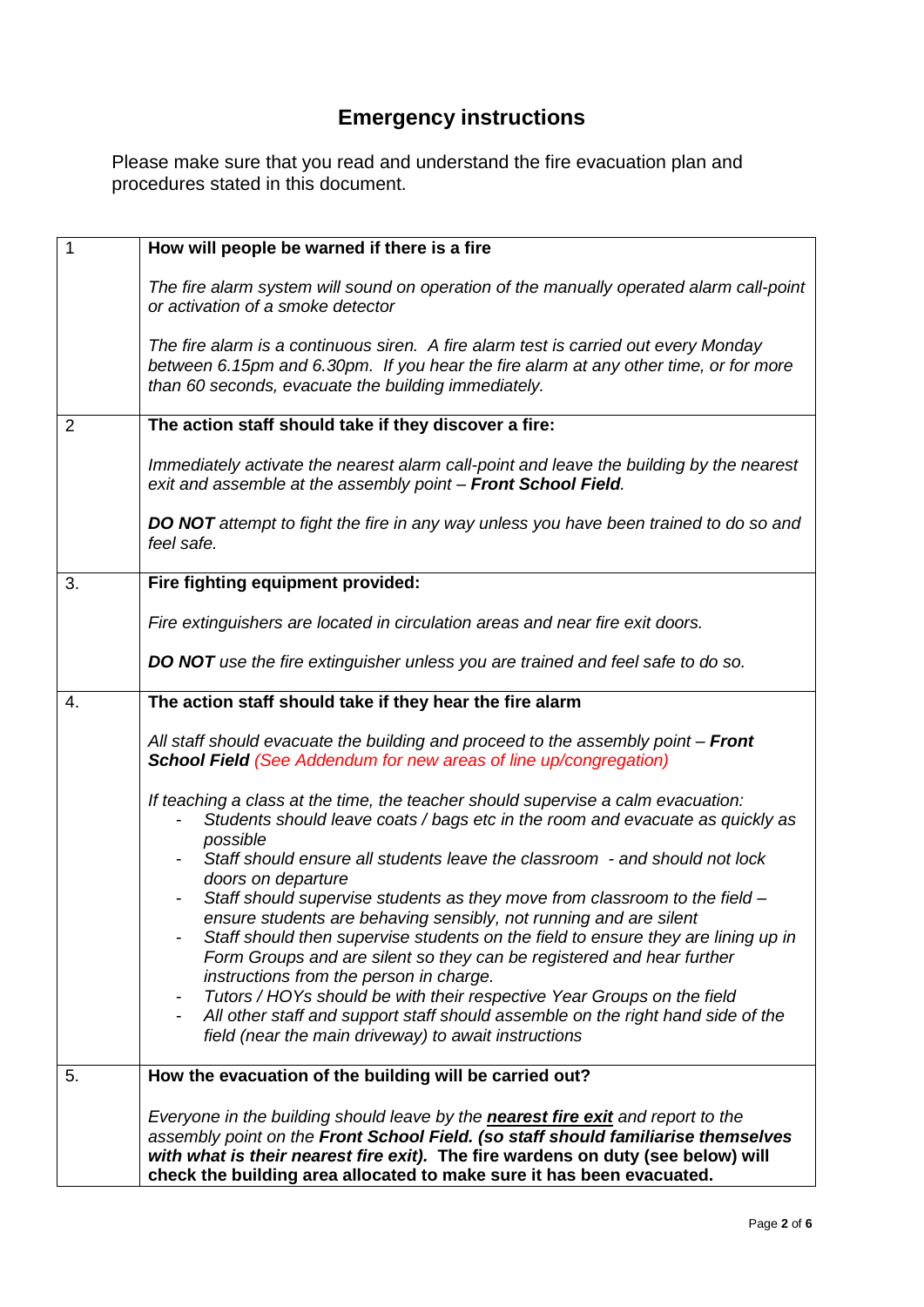| 6.  | Identification of escape routes                                                                                                                                                                                                                                                                                                                                                                                                                                                                                                                                                                                                                                                                                                                                                              |
|-----|----------------------------------------------------------------------------------------------------------------------------------------------------------------------------------------------------------------------------------------------------------------------------------------------------------------------------------------------------------------------------------------------------------------------------------------------------------------------------------------------------------------------------------------------------------------------------------------------------------------------------------------------------------------------------------------------------------------------------------------------------------------------------------------------|
|     | All exit doors can be use as escape routes.<br>Signage is located within the premises indicating route to assembly point.                                                                                                                                                                                                                                                                                                                                                                                                                                                                                                                                                                                                                                                                    |
| 7.  | Once all staff / students / visitors are on the field:<br>All staff to support the maintenance of silence amongst students<br>Office staff will provide fire registers to Tutors / cover teachers if Tutor is absent<br>Form Tutors will complete registers and report to HOYs to confirm full<br>attendance or alert any absences<br>HOYs to liaise with office team re: reported absences / students signed out and<br>$\overline{\phantom{a}}$<br>then confirm full attendance of their Year group to the Person in charge (see<br>Appendix A)<br>All teaching and Support Staff to report in to Wendy Tanner and Leigh Wood to<br>$\overline{\phantom{a}}$<br>confirm their presence<br>All visitors should be guided by the staff member they are with to report in to<br>Victoria Best |
| 8.  | Duties and identity of employees with specific responsibilities in the event of<br>fire. (see also appendix A for full details)<br>On hearing the alarm:                                                                                                                                                                                                                                                                                                                                                                                                                                                                                                                                                                                                                                     |
|     | All staff will show students and visitors the way out of the building and assemble at the<br>muster point (Front School Field)<br>Fire wardens:                                                                                                                                                                                                                                                                                                                                                                                                                                                                                                                                                                                                                                              |
|     | Art Block - Carol Hilton/Ruby Mourino<br>DT Block - Chris Zygmant<br>٠<br>PE block - Fiona Williamson<br>٠<br>Music/C block - John Zwanzig<br>$\bullet$<br><b>B-Block - Robert Lee</b><br>$\bullet$<br>A block - Facilities Officer on duty<br>٠<br>E block - Saul Kay<br>$\bullet$<br>H-block - Charlie Lillicrap                                                                                                                                                                                                                                                                                                                                                                                                                                                                           |
|     | S-block - Emma Fox<br>M-block - Alice Jepheart<br>They will ensure:                                                                                                                                                                                                                                                                                                                                                                                                                                                                                                                                                                                                                                                                                                                          |
|     | Their areas are cleared of people<br>٠<br>The Fire Brigade is called if necessary - Member of Facilities on duty.<br>٠<br>All staff / students / visitors are reporting to the assembly point                                                                                                                                                                                                                                                                                                                                                                                                                                                                                                                                                                                                |
| 9.  | Arrangements for the safe evacuation of people identified as being especially at<br>risk, such as contractors, those with disabilities, members of the public and<br>visitors.                                                                                                                                                                                                                                                                                                                                                                                                                                                                                                                                                                                                               |
|     | Visitors: Visitors will be shown their nearest fire exit on arrival. (reception) -<br>$\bullet$<br>members of staff are responsible for their visitors and should escort them to sign in<br>with Victoria Best at the assembly point.<br><b>Contractors:</b> will be given information about fire procedures on arrival. (site team -<br>٠<br>notice on reception)<br>People with disabilities: Information will be given on arrival. (reception) See also<br>Appendix C - Students with disabilities.                                                                                                                                                                                                                                                                                       |
| 10. | How will the Fire Brigade and any necessary emergency services be called and<br>who will be responsible for doing this?                                                                                                                                                                                                                                                                                                                                                                                                                                                                                                                                                                                                                                                                      |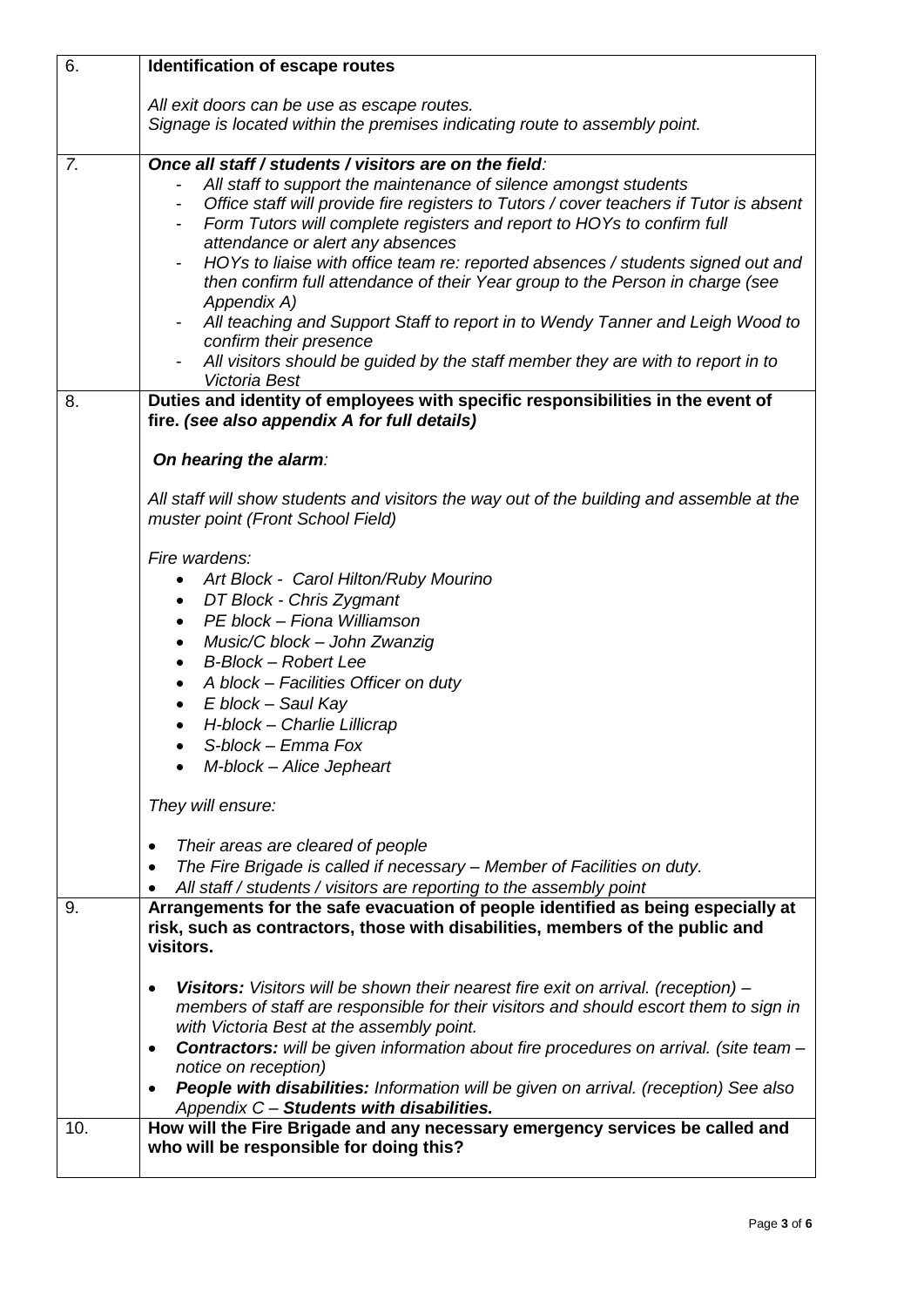|     | On hearing the alarm and identifying a real fire Martin Chandler (Facilities<br>$\bullet$<br>Manager) will Dial 999 and ask for the Fire Brigade or other emergency service as<br>appropriate.<br><b>Facilities Officer (FO) on duty will call the Fire Brigade in the absence of</b><br>$\bullet$<br><b>Facilities Manager</b>                                                                                                                                                                              |
|-----|--------------------------------------------------------------------------------------------------------------------------------------------------------------------------------------------------------------------------------------------------------------------------------------------------------------------------------------------------------------------------------------------------------------------------------------------------------------------------------------------------------------|
| 11. | Procedures for liaising with the Fire Brigade on arrival and notifying them of any<br>specific risks, e.g. the location of highly flammable materials.                                                                                                                                                                                                                                                                                                                                                       |
|     | Martin Chandler or FO on duty will liaise with the Fire Brigade on their arrival.<br>$\bullet$                                                                                                                                                                                                                                                                                                                                                                                                               |
|     | Areas with specific risks.                                                                                                                                                                                                                                                                                                                                                                                                                                                                                   |
|     | Container by 3G pitch contains jerry can with petrol (30/40Ltr)<br>Folder in main reception contains fire extinguisher and hazardous areas<br>locations (taken by a member of the office).                                                                                                                                                                                                                                                                                                                   |
| 12  | Before staff / students / visitors can return to buildings:<br>HOYs to confirm to Person in charge that all students are present<br>Wendy Tanner / Leigh Wood to confirm to Principal that all teaching / support<br>staff are present<br>Facilities Manager or Facilities Officer on duty will report to Principal to confirm<br>if / when it is safe to return to the buildings<br>**Only when Person in charge (see Appendix A) confirms it is safe return will staff and<br>students return to buildings |
| 13  | The following arrangements and training is given to staff at the school:<br>All staff: Fire Drills.<br>$\bullet$<br>All staff: Fire briefing once a year (may be in conjunction with fire drill)<br>$\bullet$<br>Fire Warden training: for designated fire wardens via H&S portal                                                                                                                                                                                                                            |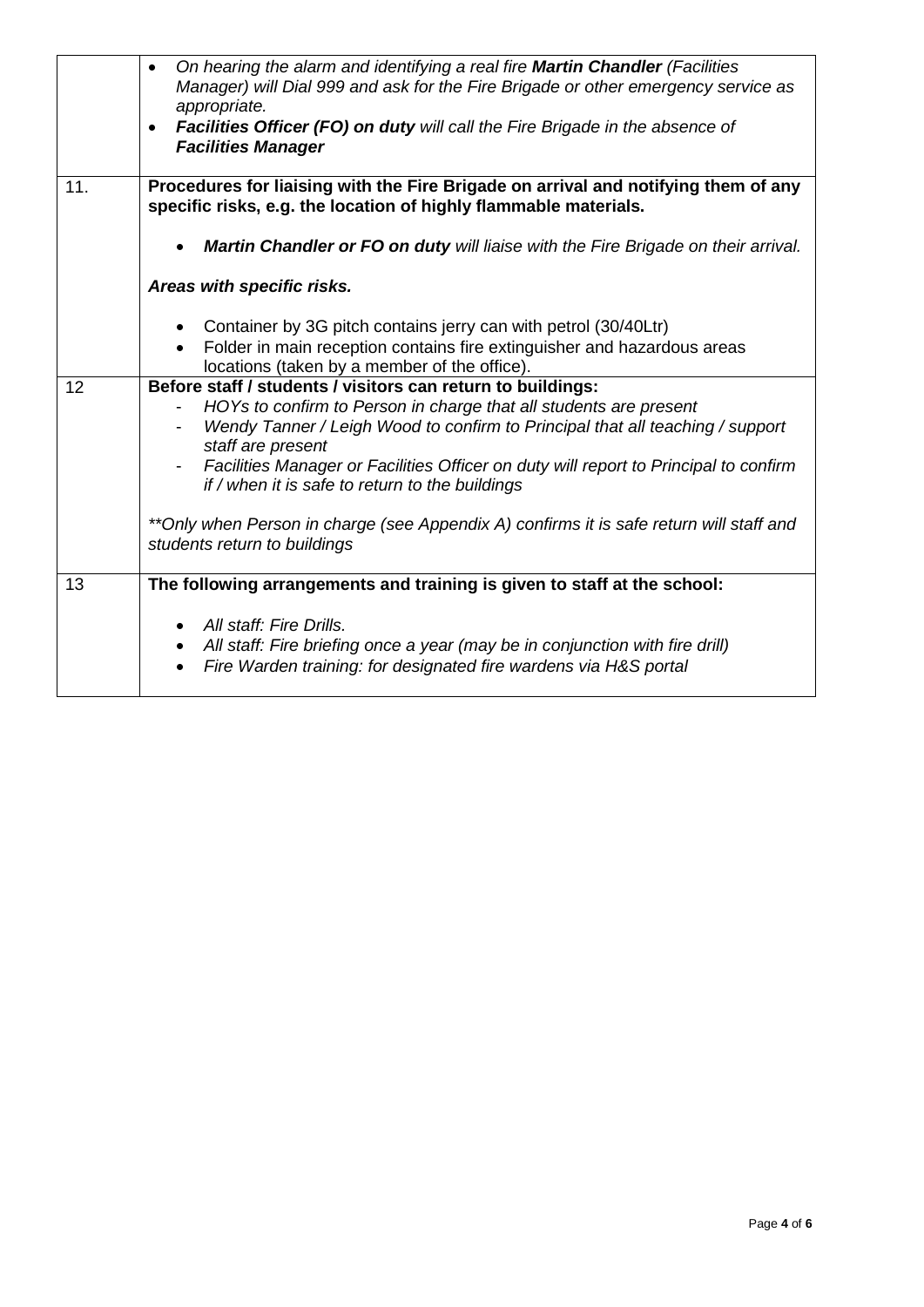

#### Holcombe Grammar School Fire Evacuation Plans – COVID Addendum to policy

Staff should observe the same rules as per our main Fire Evacuation Plan but in the current COVID situation staff should also be aware:

- 1. See below for slightly amended line-up zones for each year group
- 2. Class teachers escort students out to the below areas (no running, shouting etc.)
- 3. Students line up in Form Groups in alphabetical order with Tutors checking attendance. Students line up facing Letchworth Avenue and turn to face other direction once registered.
- 4. Heads of Year to ensure good behaviour in each year zone